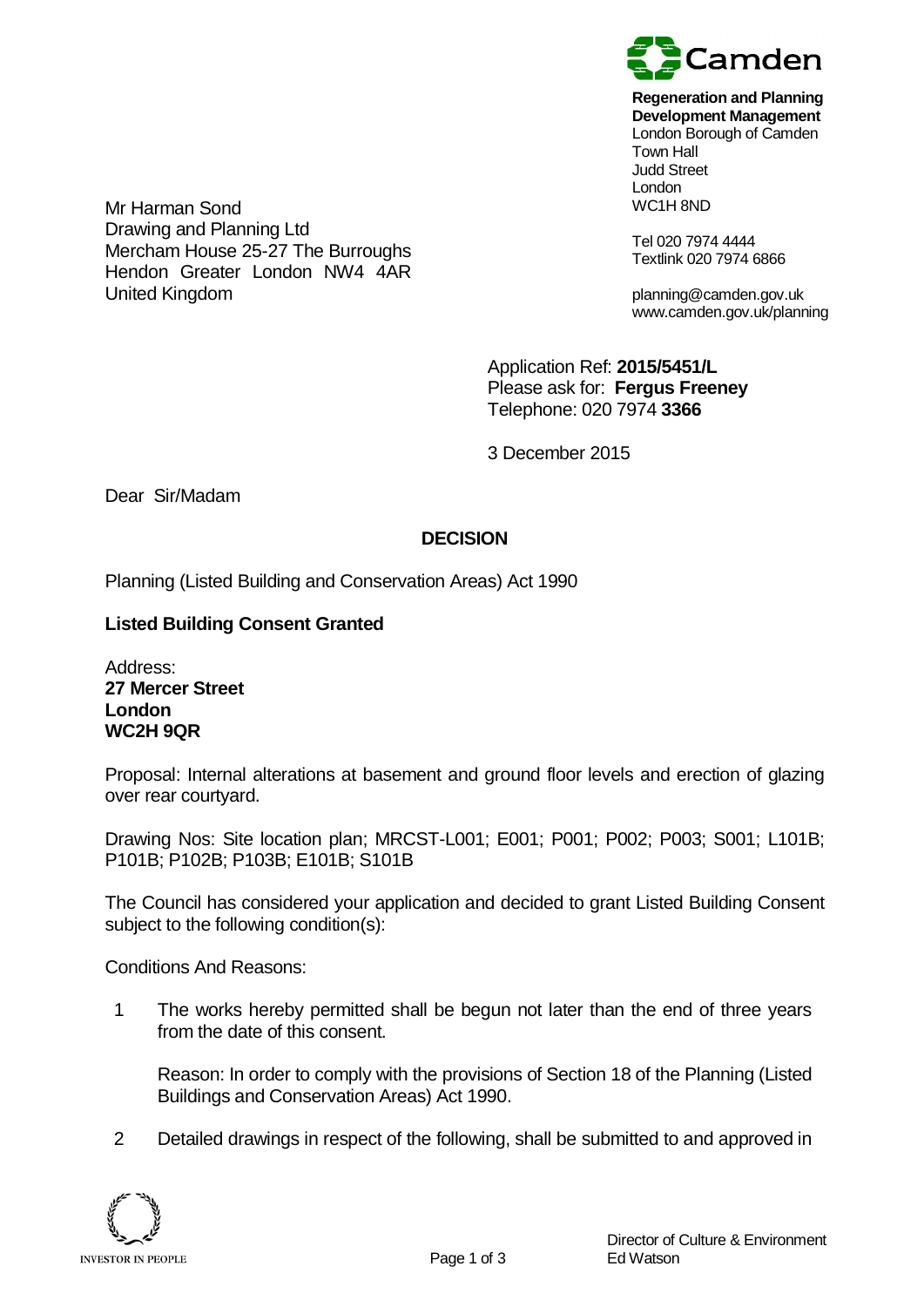writing by the local planning authority before the relevant part of the work is begun:

a) Details including typical sections, elevations and plans at 1:10 of glazing bars and junctions with walls/brickwork.

The relevant part of the works shall be carried out in accordance with the details thus approved and all approved samples shall be retained on site during the course of the works.

Reason: To safeguard the appearance of the premises and the character of the immediate area in accordance with the requirements of policy CS14 of the London Borough of Camden Local Development Framework Core Strategy and policy DP24 and DP25 of the London Borough of Camden Local Development Framework Development Policies.

3 All new work and work of making good shall be carried out to match the original work as closely as possible in materials and detailed execution.

Reason: In order to safeguard the special architectural and historic interest of the building in accordance with the requirements of policy CS14 of the London Borough of Camden Local Development Framework Core Strategy and policy DP25 of the London Borough of Camden Local Development Framework Development Policies.

4 The works hereby approved are only those specifically indicated on the drawing(s) referred to above.

Reason: In order to safeguard the special architectural and historic interest of the building in accordance with the requirements of policy CS14 of the London Borough of Camden Local Development Framework Core Strategy and policy DP25 of the London Borough of Camden Local Development Framework Development Policies.

Informative(s):

1 Reason for granting listed building consent.

The proposal would see alterations take place at ground and basement floor to realign some rooms and install a glazed roof over the rear lightwell.

The interior of the property appears to have been modified during a late-20thcentury Farrell refit. This has resulted in some of the existing plan form and fabric being both modern and inappropriate. The proposal moves the hallway to a more historically appropriate position while, following negotiation, a downstand and nibs will be retained in the spine wall, which does appear to survive in its original position.

The basement has also been altered previously meaning that the current proposals to this level do not result in any detrimental harm to the special interest of the listed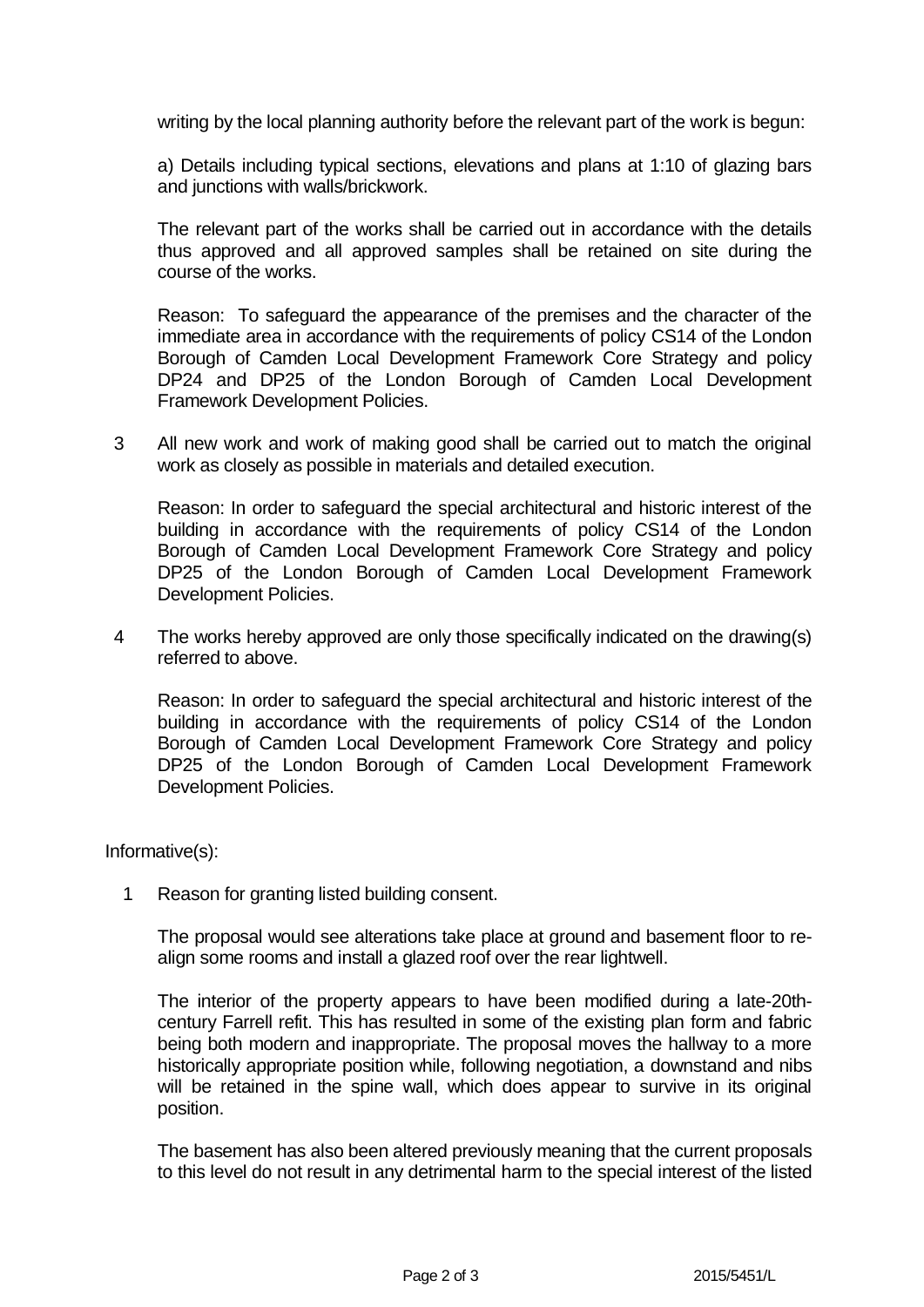building. The courtyard to the rear of the building contains substantial post-modern elements and another covered rear well. The covering of the rear well is therefore not as harmful as it otherwise might be. After negotiation, an external array of spotlights was removed from a metal post-modern balcony.

No objections have been received prior to making this decision. The site's planning history has been taken into account when coming to this decision.

Special regard has been attached to the desirability of preserving the listed building and its features of special architectural or historic interest, under s.16 of the Listed Buildings and Conservation Areas Act 1990 as amended by the Enterprise and Regulatory Reform Act (ERR) 2013.

As such, the proposed development is in general accordance with policies CS14 of the London Borough of Camden Local Development Framework Core Strategy and policies DP25 of the London Borough of Camden Local Development Framework Development Policies. The proposed development also accords with policies 7.8 of the London Plan 2015, consolidated with alterations since 2011 and paragraphs 14, 17, 56-66 and 126-141 of the National Planning Policy Framework 2012.

You can find advice about your rights of appeal at:

<http://www.planningportal.gov.uk/planning/appeals/guidance/guidancecontent>

Yours faithfully

Sevel Stor

Ed Watson Director of Culture & Environment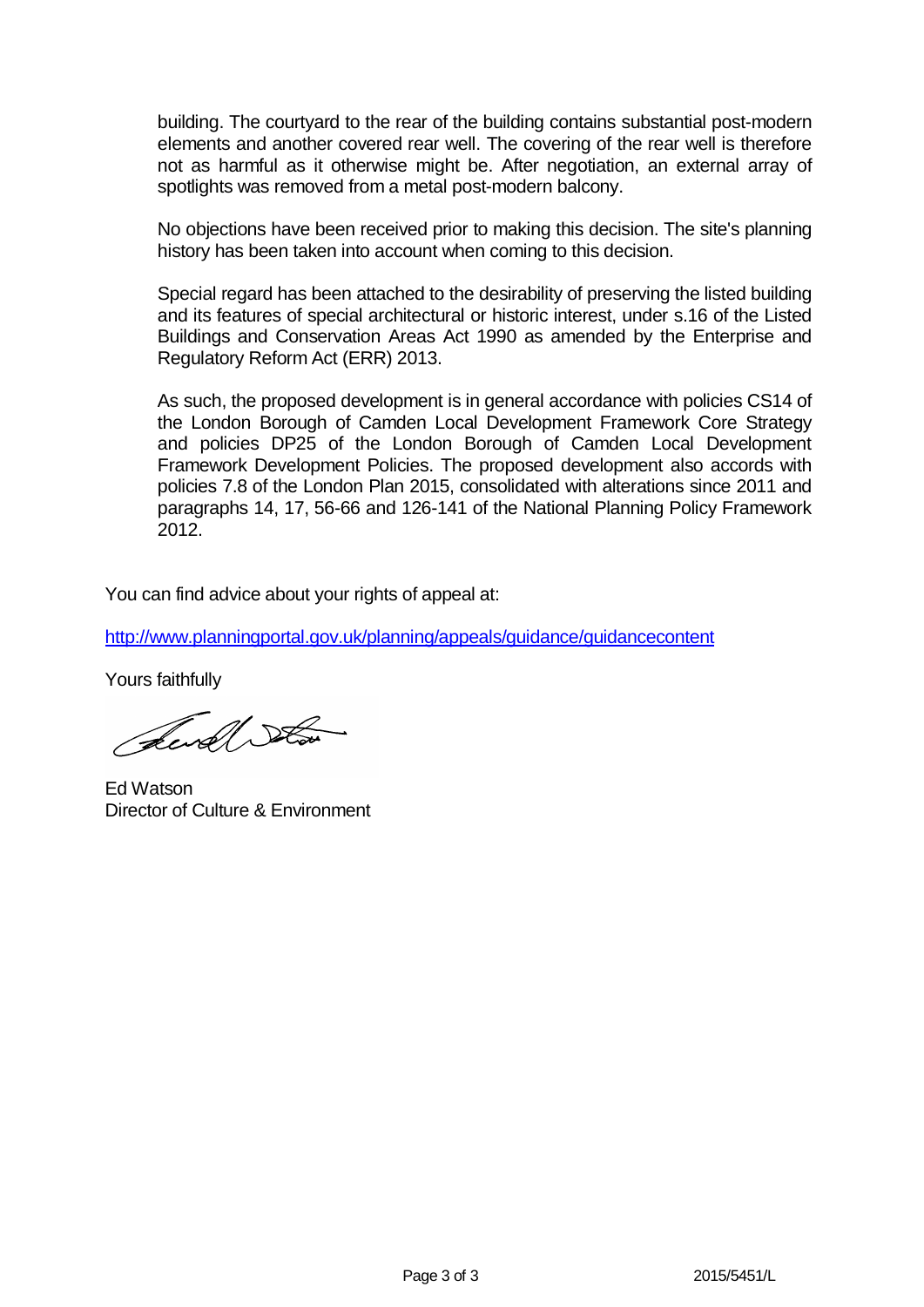

**Regeneration and Planning**

**Development Management** London Borough of Camden Town Hall Judd Street London WC1H 8ND

Tel 020 7974 4444 Textlink 020 7974 6866

planning@camden.gov.uk www.camden.gov.uk/planning

Application Ref: **2015/4525/P** Please ask for: **Fergus Freeney** Telephone: 020 7974 **3366**

3 December 2015

Dear Sir/Madam

Harman Sond

United Kingdom

Drawing and Planning Ltd

Mercham House 25-27 The Burroughs Hendon Greater London NW4 4AR

# **DECISION**

Town and Country Planning Act 1990 (as amended)

## **Householder Application Granted**

Address: **27 Mercer Street London WC2H 9QR**

Proposal: Installation of glazing over rear courtyard and internal alterations.

Drawing Nos: Site location plan; MRCST-L001; E001; P001; P002; P003; S001; L101B; P101B; P102B; P103B; E101B; S101B

The Council has considered your application and decided to grant permission subject to the following condition(s):

Condition(s) and Reason(s):

1 The development hereby permitted must be begun not later than the end of three years from the date of this permission.

Reason: In order to comply with the provisions of Section 91 of the Town and Country Planning Act 1990 (as amended).

2 All new external work shall be carried out in materials that resemble, as closely as

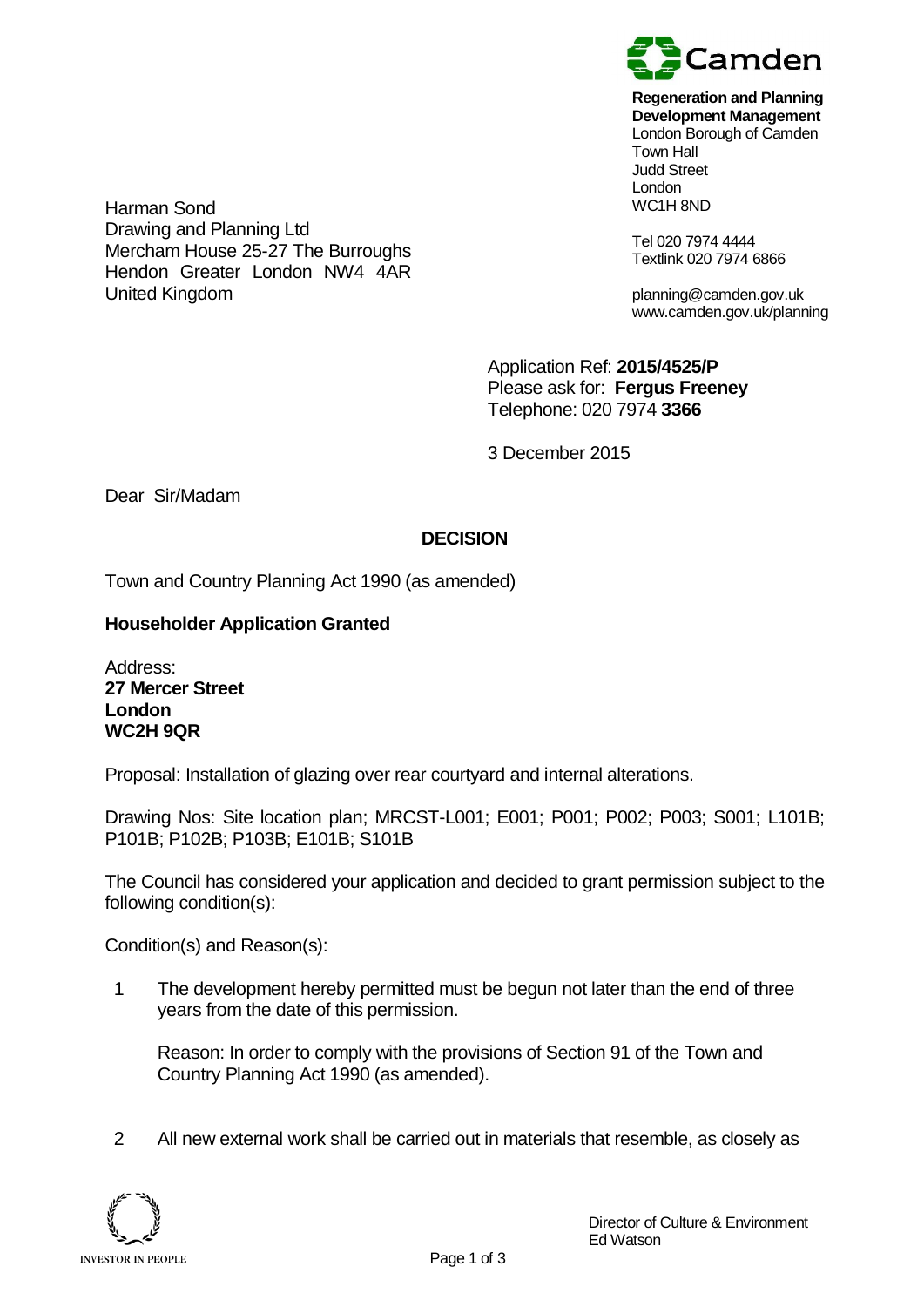possible, in colour and texture those of the existing building, unless otherwise specified in the approved application.

Reason: To safeguard the appearance of the premises and the character of the immediate area in accordance with the requirements of policy CS14 of the London Borough of Camden Local Development Framework Core Strategy and policy DP24 and DP25 of the London Borough of Camden Local Development Framework Development Policies.

3 The development hereby permitted shall be carried out in accordance with the following approved plans: Site location plan; MRCST-L001; E001; P001; P002; P003; S001; L101B; P101B; P102B; P103B; E101B; S101B

Reason: For the avoidance of doubt and in the interest of proper planning.

### Informative(s):

1 Reason for granting permission.

Permission is sought for the installation of a glazed roof over a basement level lightwell at the rear of a Grade II Listed building.

The property backs onto a small publically accessible courtyard which is surrounded by buildings which have been altered, many of which with post-modern design features such as porticos and balconies. There is at least one other example of a similar development within the courtyard. Due to its position behind the boundary wall it would not be overly visible from the courtyard and is considered acceptable in this instance.

The proposal would be constructed from glazed panels with metal framing, arranged in a traditional form with multiple glazing bars to allow the glazing to be opened for ventilation. This approach is considered to be acceptable.

After negotiation, an external array of spotlights was removed from a metal postmodern balcony which improved the historic appearance of the courtyard.

There would be no impact on the amenity of neighbours as a result of covering the lightwell.

No objections have been received prior to making this decision. The site's planning history has been taken into account when coming to this decision.

Special regard has been attached to the desirability of preserving the building or its setting or any features of special architectural or historic interest which it possesses, under s.66 and s. 72 of the Listed Buildings and Conservation Areas Act 1990 as amended by the Enterprise and Regulatory Reform Act (ERR) 2013.

As such, the proposed development is in general accordance with policies CS5 and CS14 of the London Borough of Camden Local Development Framework Core